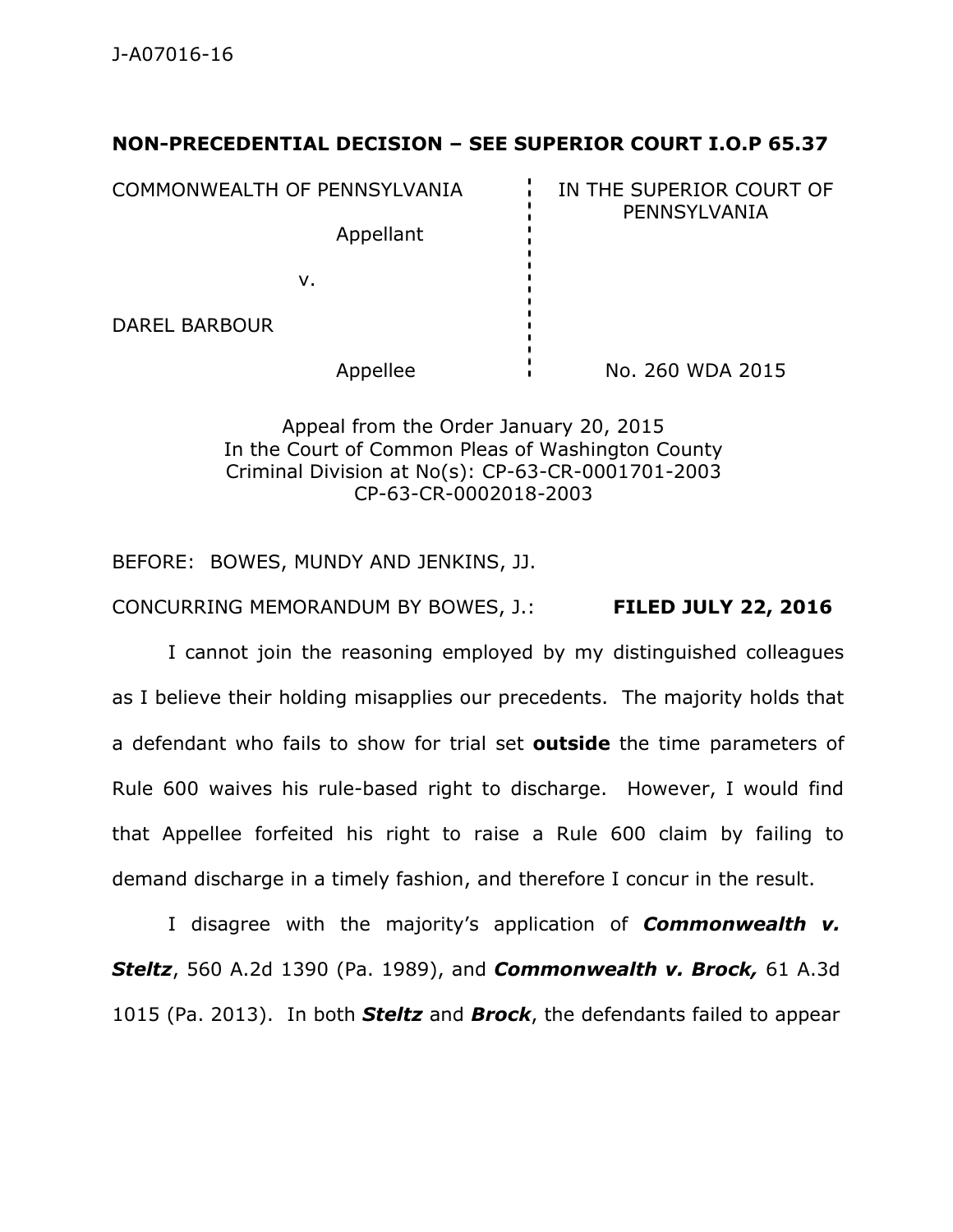for a trial date that **complied** with Rule 600. <sup>1</sup> The opinion brushes this important distinction aside:

We recognize that in *Steltz* and *Brock* the defendants absconded before the Commonwealth's Rule 600 time had expired. *See generally Brock*, *supra* at 1015; *Steltz, supra* at 1390. However, as noted above, our Supreme Court's rule is clear, "[o]ne's voluntary absence from a day set for trial within Rule [600] is a *waiver of that rule*." *Brock*, *supra* at 1010.

Majority opinion at 10 (alterations and emphasis in original). Herein, Appellee did not absent himself from "a day set for trial within Rule 600." Rather, the trial court found the Commonwealth set the trial date outside

Rule 600:

There is absolutely no evidence of record, other than the self-interested testimony from ADA Carroll, who later admitted he did not remember what occurred during that time period, that the Commonwealth scheduled the Defendant for trial at either case number prior to the October 18, 2004 trial term, which was undoubtedly after the adjusted run dates of both August 18, 2004 and September 1, 2004.

Trial Court Opinion, 4/2/15, at 20. Thus, according to these factual findings,

Appellee's absence was **not** "for a day set for trial within Rule [600]." In essence, the trial court determined that dismissal of charges was a *fait accompli*: had Appellee appeared in court on October 18, 2004, as scheduled, a motion for dismissal would have succeeded. Waiver of the rule-based right to a speedy trial is justified when a defendant fails to

<sup>&</sup>lt;sup>1</sup> **Steltz** discusses Rule 1100, the predecessor to the current Rule 600. For ease of discussion, I will simply refer to both Rules as Rule 600.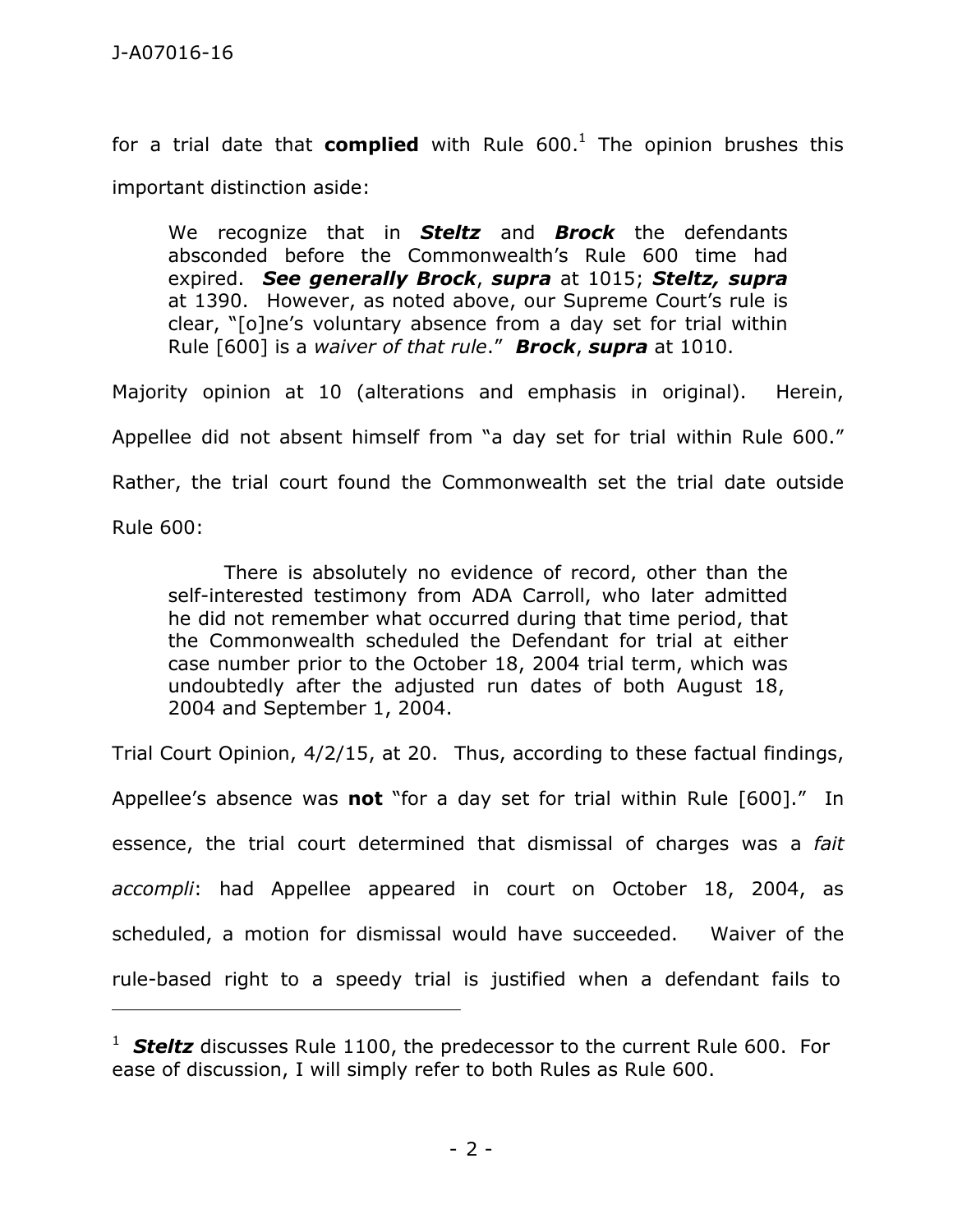appear for a date within Rule 600 for a simple reason: he could have had a timely trial by appearing. By failing to appear, "they go to the end of the line and must wait their turn after the convenience of the others their absence delayed." *Steltz*, *supra* at 1391. Here, the trial court has determined Appellee was denied the right to a timely trial, even if he had appeared in October of 2004. All that remained for him to do was request dismissal.

The majority is correct that we are not licensed "to narrow the plain import of [our Supreme] Court's unambiguous legal holdings." Majority Opinion at 10 (citing *Brock*, *supra* at 1022 (Castille, C.J., concurring)). However, the majority's rule represents a major expansion of the Court's rulings, and a hypothetical demonstrates why. Imagine the Commonwealth schedules a case well beyond the mechanical run date. The defendant fails to appear and a bench warrant is issued. The next day, the litigant appears and the case is scheduled for the next available court date. According to the majority, this defendant has **forever** lost the ability to raise a Rule 600 claim, and the Commonwealth would not need to establish due diligence.

Former Chief Justice Castille has noted that "the Superior Court should proceed cautiously in areas that implicate rulemaking." *Commonwealth v.* **Pitts**, 981 A.2d 875, 881 (Pa. 2009) (Castille, C.J., concurring). With that admonishment in mind, I cannot join my colleagues.

- 3 -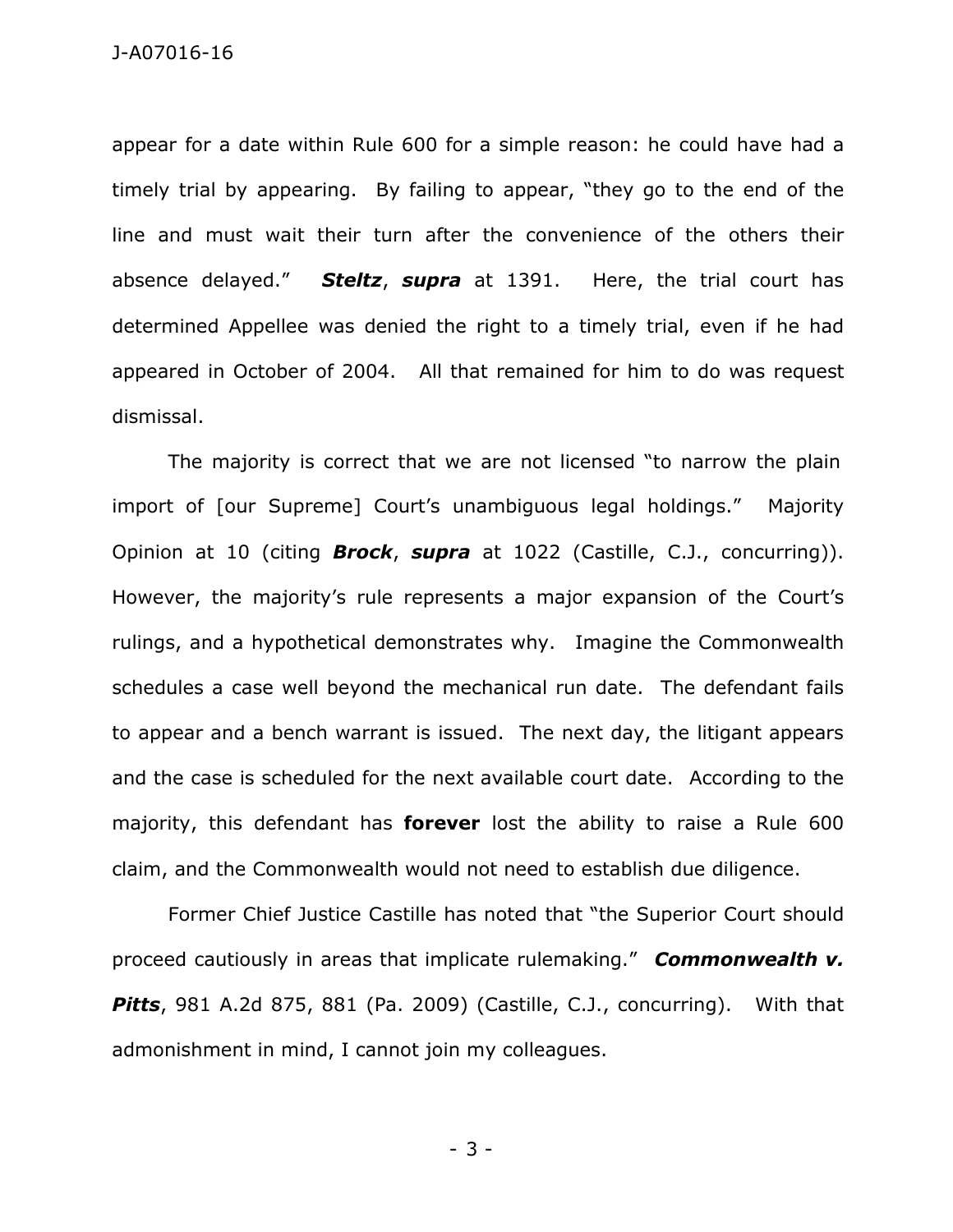I nevertheless concur in the result for the following reasons. The trial court focused on the lack of evidence corroborating the ADA's testimony that Appellee would have been scheduled for trial before October 18, 2004. Upon careful review of the record and the testimony, I believe the Commonwealth was unfairly hampered in its ability to convince the trial court that Appellee was, in fact, scheduled for trial well before that date.

Since the majority accepts the Commonwealth's waiver argument, the underlying factual findings have not been discussed. Those findings are crucial to my disposition and I begin there. This appeal concerns two separate criminal cases. On August 4, 2003, charges were filed at CP-63- CR-0002018-2003 (hereinafter "2003-2018"). On August 20, 2003, charges were filed at CP-63-CR-0001701-2003 (hereinafter "2003-1701"). Appellee remained incarcerated from August 27, 2003 to March 5, 2004, when he was granted nominal bond. The significant dispute in this case concerns what happened between March 5, 2004 and the trial date of October 18, 2004.

The Commonwealth presented the testimony of Assistant District Attorney ("ADA") Josh Carroll, who handled Appellee's cases. He testified that, after Appellee was released from jail, ADA Carroll would have immediately scheduled the cases for the next available trial term, which occurred in April of 2004. N.T., 12/29/14, at 20. While Mr. Carroll referenced a note in his file to this effect, he had no specific recollection of scheduling Appellee for trial. *Id*. at 23. His testimony was not corroborated

- 4 -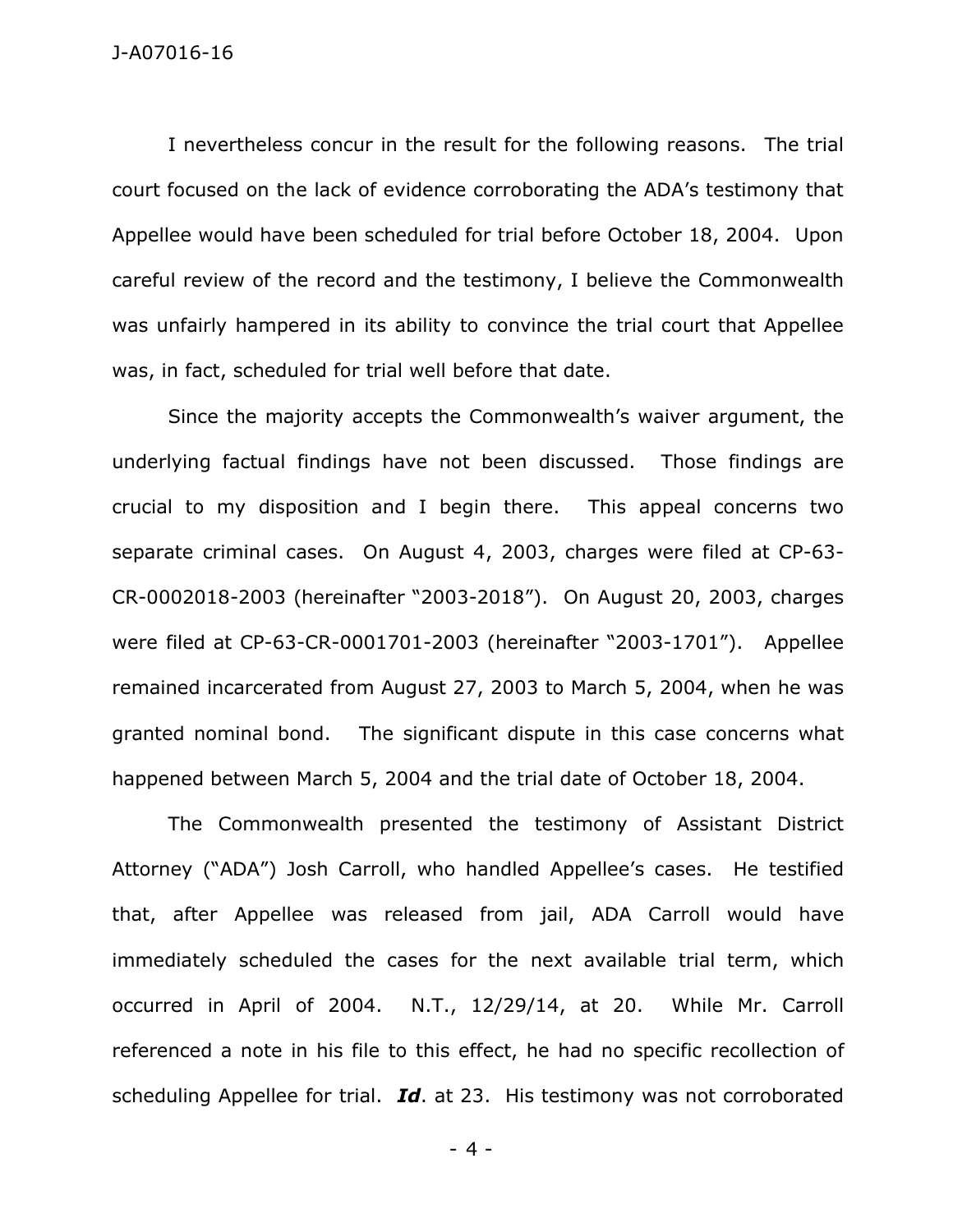by a written order or docket entry that could confirm that any type of proceeding had been scheduled for April. *Id*. at 20-21. Mr. Carroll explained that the general practice in Washington County in 2004 was to place cases on a generic list. *Id*. at 12. If a plea deal could not be reached, "you just tried to sort out what cases had priority or what cases you were able to take to trial." *Id*. Mr. Carroll was asked who maintained this list of cases. He replied:

I don't know if I would use the word maintain. I understand what you mean. It was more or less you let the judge know, here is [sic] the ten cases I want to call to trial this month. The judge's staff would write it down, and you would, obviously, know what cases you called.

Id. at 14. The prosecutor stated multiple times that the process was mostly informal and that formal orders were rarely issued, even when a defendant requested a continuance. *Id*. at 14-15. ADA Carroll stated that since the cases did not proceed in April, he would have listed the cases on the informal list for September of 2004. *Id*. at 23. The trial court interjected to ask why a warrant was not issued in April. Mr. Carroll stated, "I don't know that he didn't show up in April." *Id*. Order, 3/8/04. 2

 $2^2$  The order incorrectly listed the date of incarceration as August 20th instead of August 27th. The judge presumably relied on the date charges were filed.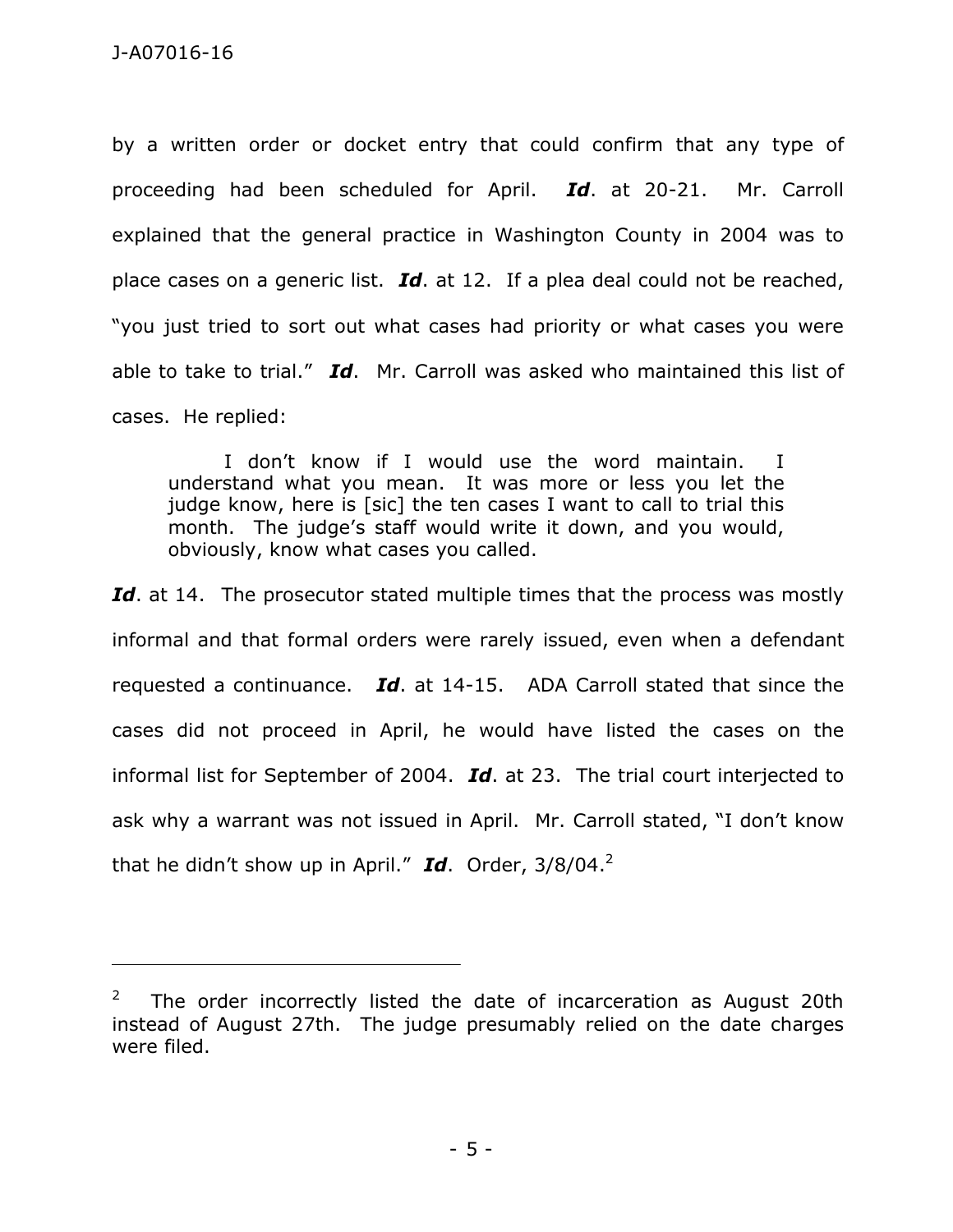The next relevant date is September 14, 2004. On that date, a bench warrant was issued due to Appellee's failure to appear, but vacated on September 17, 2004. The order reads:

AND NOW, this 17 day of September, 2004, upon consideration of the confusion regarding notice to counsel for the abovereferenced defendant, the bench warrant filed the 14[th] day of September, 2004, is hereby vacated.

The defendant and counsel are expected to be prepared for a call of the list for the October 2004 trial term.

Order, 9/17/04. However, Appellee did not appear for the October proceedings nor file a Rule 600 motion. On October 18, 2004, bench warrants were issued at both cases.

No further action occurred at these cases until September 8, 2014, when Appellee was arrested on the outstanding warrants. On September 9, 2014, the warrants at both cases were vacated and Appellee's cases were scheduled for a court date on September 29, 2014. Order, 9/11/14. This court date was rescheduled for October 20, 2014, following a motion for discovery. On October 3, 2014, a motion to dismiss was filed, and a hearing was held on the motion. Following the submission of post-hearing briefs, the trial court granted the motion, finding October 18, 2004 was the first date Appellee was scheduled for trial.

For its part, the Commonwealth continues to maintain the trial court's factual findings are incorrect, but offers no basis to disturb them beyond an invitation to accept speculation and pattern of practice for fact:

- 6 -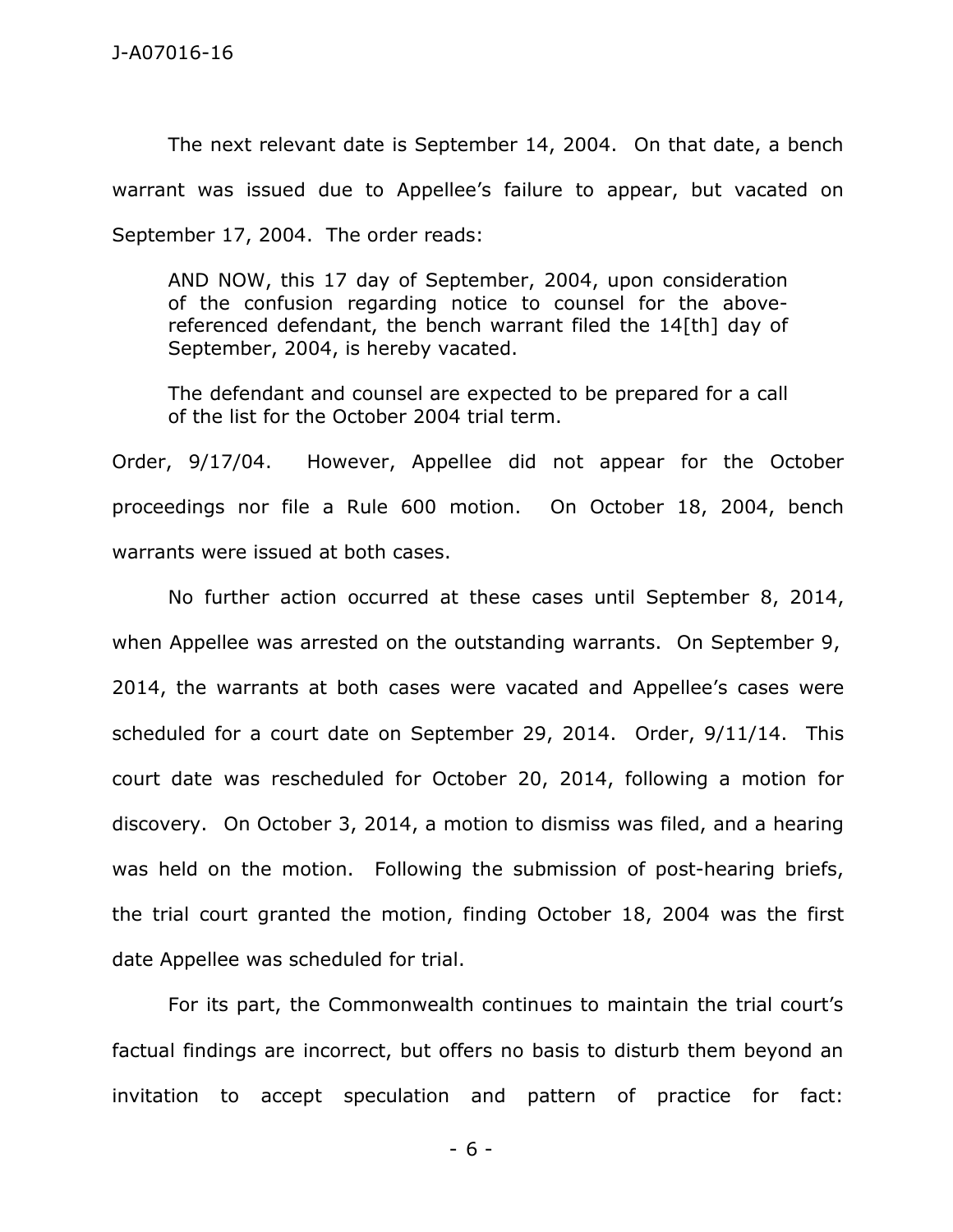On March 5, 2004, [Appellee] was released on nominal bond and the Commonwealth scheduled it for trial for the April 2004 trial term. The cases did not go to trial during the April 2004 trial term.

There was no trial term during August of 2004. The trial term for September of 2004 began September 13, 2004. The defendant's cases at 2018 of 2003 and 1701 of 2003 were scheduled for trial that date but he failed to show and on September 14, 2004, a bench warrant was filed at both cases for [Appellee]'s arrest. On September 17, 2004, the bench warrant was lifted because counsel indicated he may not have provided the defendant notice.

Commonwealth's brief at 9. The Commonwealth argues that "Mr. Carroll testified the Commonwealth was prepared to go to trial in April 2004 as evidence[d] by the notes on his trial file. **There is no evidence to the contrary** that it was not called in April 2004." Commonwealth's brief at 21 (emphasis added). However, where, as here, the trial date exceeds the adjusted run date, the Commonwealth has the burden of demonstrating by a preponderance of the evidence that it exercised due diligence.

*Commonwealth v. Bradford*, 46 A.3d 693, 701 (Pa. 2012).

Given the Commonwealth's concession it cannot prove Appellee was ever scheduled for trial, it is clear the trial court's factual findings cannot be disturbed. Our standard and scope of review in evaluating Rule 600 issues is well-settled. We determine

whether the trial court abused its discretion. Judicial discretion requires action in conformity with law, upon facts and circumstances judicially before the court, after hearing and due consideration. An abuse of discretion is not merely an error of judgment, but if in reaching a conclusion the law is overridden or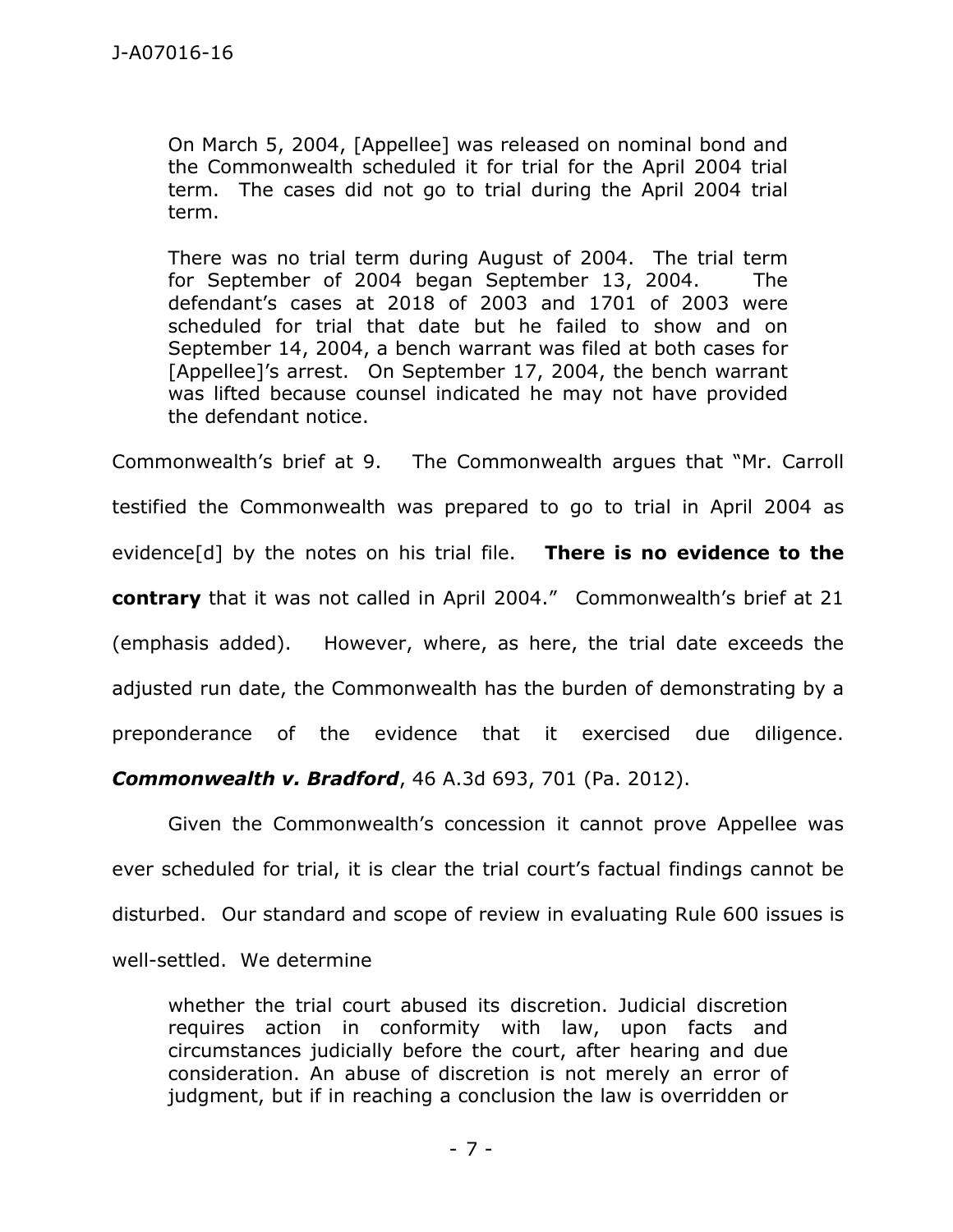misapplied or the judgment exercised is manifestly unreasonable, or the result of partiality, prejudice, bias, or ill will, as shown by the evidence or the record, discretion is abused.

The proper scope of review is limited to the evidence on the record of the Rule [600] evidentiary hearing, and the findings of the [trial] court. An appellate court must view the facts in the light most favorable to the prevailing party.

*Commonwealth v. Armstrong*, 74 A.3d 228, 234 (Pa.Super. 2013) (citing *Commonwealth v. Ramos*, 936 A.2d 1097, 1099 (Pa.Super. 2007) (*en banc*) (alterations in original due to rule renumbering)). Dismissal is required under Rule 600 "when the Commonwealth fails to commence trial within 365 days of the filing of the written complaint, taking into account all excludable time and excusable delay." *Commonwealth v. Goldman*, 70 A.3d 874, 879-80 (Pa.Super. 2013). To determine whether dismissal is required under Rule 600, the starting point is the "mechanical run date," which is calculated by adding 365 days to the date criminal charges were filed. Pa.R.Crim.P. 600(A)(2)(a).

Herein, Appellant was charged on August 4, 2003 and August 20, 2003; the mechanical run dates were, respectively, August 3, 2004, and August 19, 2004. The trial court found the October 18, 2004 date exceeded the run date when factoring in all excludable time and excusable delay. Since we must view the facts in the light most favorable to the prevailing party, I cannot find the trial court abused its discretion.

- 8 -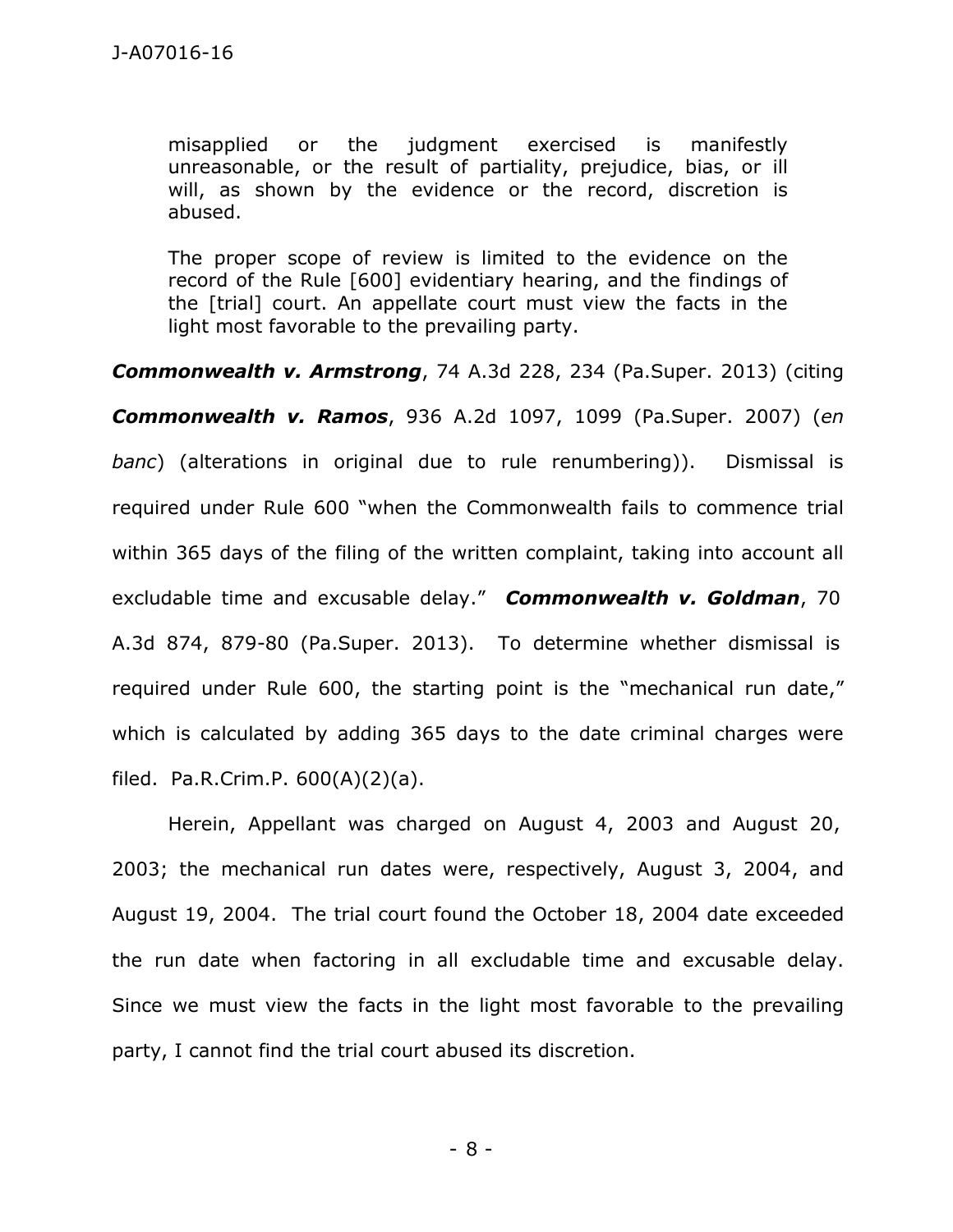Yet, I would not hold that our inability to disturb the factual findings ends our inquiry in this case. "[T]his Court is not permitted to ignore the dual purpose behind Rule [600]. Rule [600] serves two equally important functions: (1) the protection of the accused's speedy trial rights, and (2) the protection of society." *Armstrong*, *supra* at 234-35. In striking this balance, I think it is important to note the purpose of Rule 600 and its progeny. In *Barker v. Wingo*, 407 U.S. 514, 527 (1972), the Supreme Court of the United States set forth the factors to be balanced in determining whether a defendant's constitutional right to a speedy trial had been violated. Our Supreme Court accepted *Barker*'s invitation to the States to "prescribe a reasonable period consistent with constitutional standards[.]" Thus, Rule 600 "was designed to encourage both the prosecution and the judiciary to act promptly in criminal cases and to establish an objective time limit for their guidance." *Commonwealth v. Genovese*, 425 A.2d 367, 369-70 (Pa. 1981). It is a prophylactic rule; we do not litigate whether the constitutional right to a speedy trial was violated if the 365-day clock has expired.

At the same time, "'No procedural principle is more familiar to this Court than that a constitutional right,' or a right of any other sort, 'may be forfeited in criminal as well as civil cases by the failure to make timely assertion of the right[.]'" *United States v. Olano*, 507 U.S. 725, 731 (1993) (quoting *Yakus v. United States*, 321 U.S. 414, 444 (1944)). If

- 9 -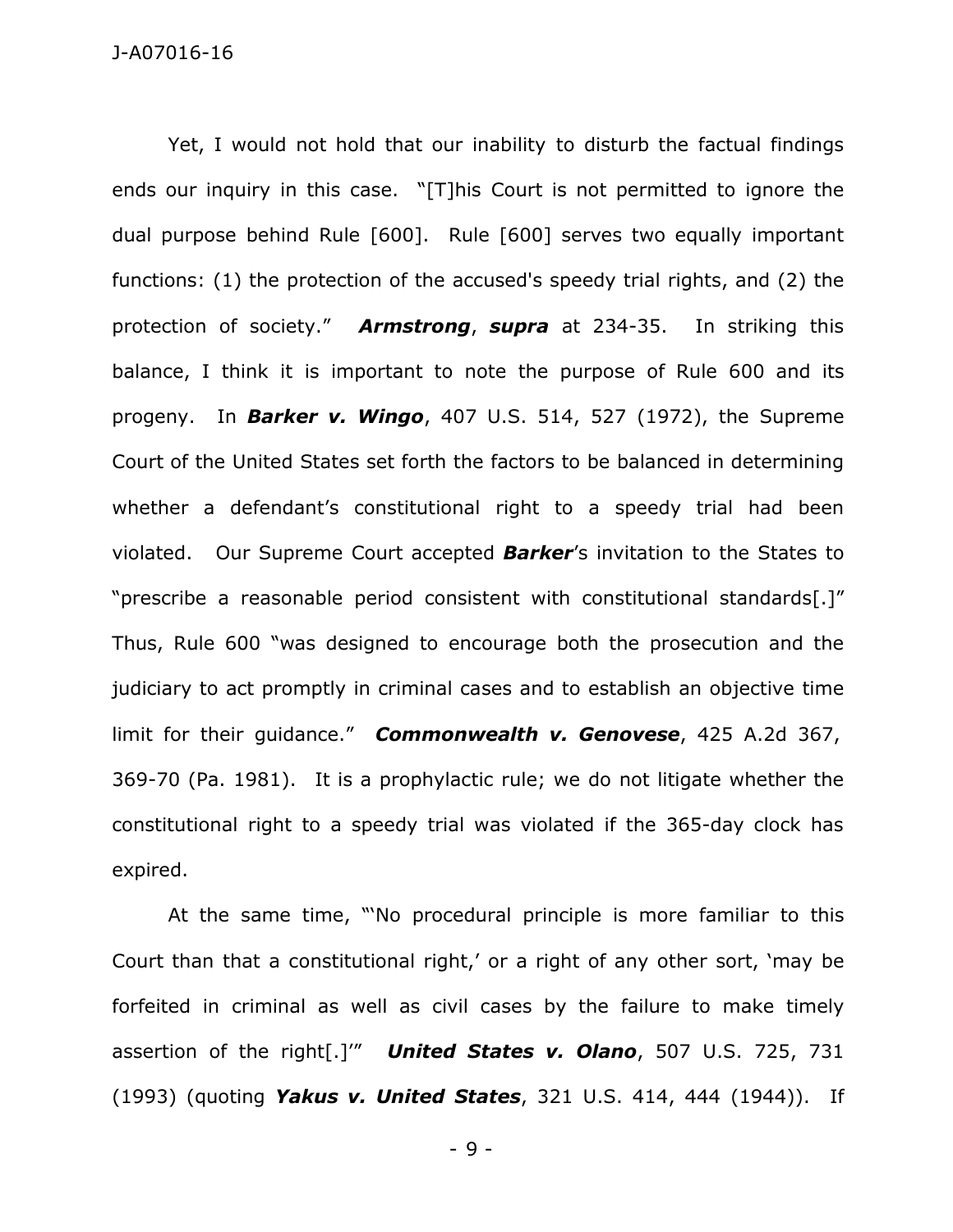J-A07016-16

the underlying constitutional right may be forfeited, *a fortiori* the procedural mechanism designed to vindicate the right can be forfeited. *C.f. Bradford, supra* ("The right to a speedy trial . . . is not intended to afford a defendant a windfall by permitting him to sit on the right and then call foul when it is too late for the prosecution to do anything. If a defendant is going to complain about the prosecution's diligence, he must exercise diligence himself and not simply sit idly by[.]" 46 A.3d at 706 (Eakin, J., concurring)).

In the case *sub judice*, Appellee testified that he believed "the case got thrown away" because he did not receive any paperwork. N.T., 12/29/14, at 58. He also conceded he did not contact his attorney to ascertain what happened, stating "it was [the attorney's] job and the [c]ourt's job" to keep him updated. *Id*. at 58-59. I do not believe our precedents require us to reward a defendant's deliberate indifference to outstanding criminal charges. In *Commonwealth v. Baird*, 975 A.2d 1113, 1119 (Pa. 2009), our Supreme Court adopted a rule that notice to defense counsel constitutes reasonable notice for purposes of determining a defendant's unavailability under Rule 600. <sup>3</sup> The Court noted in *dicta* that the defendant therein "adopted a strategy of willful ignorance." Appellee did the same in this instance. His lack of interest in a speedy trial should be a factor in our

**Baird** does not apply herein because it is unknown if counsel had notice of the alleged April proceeding.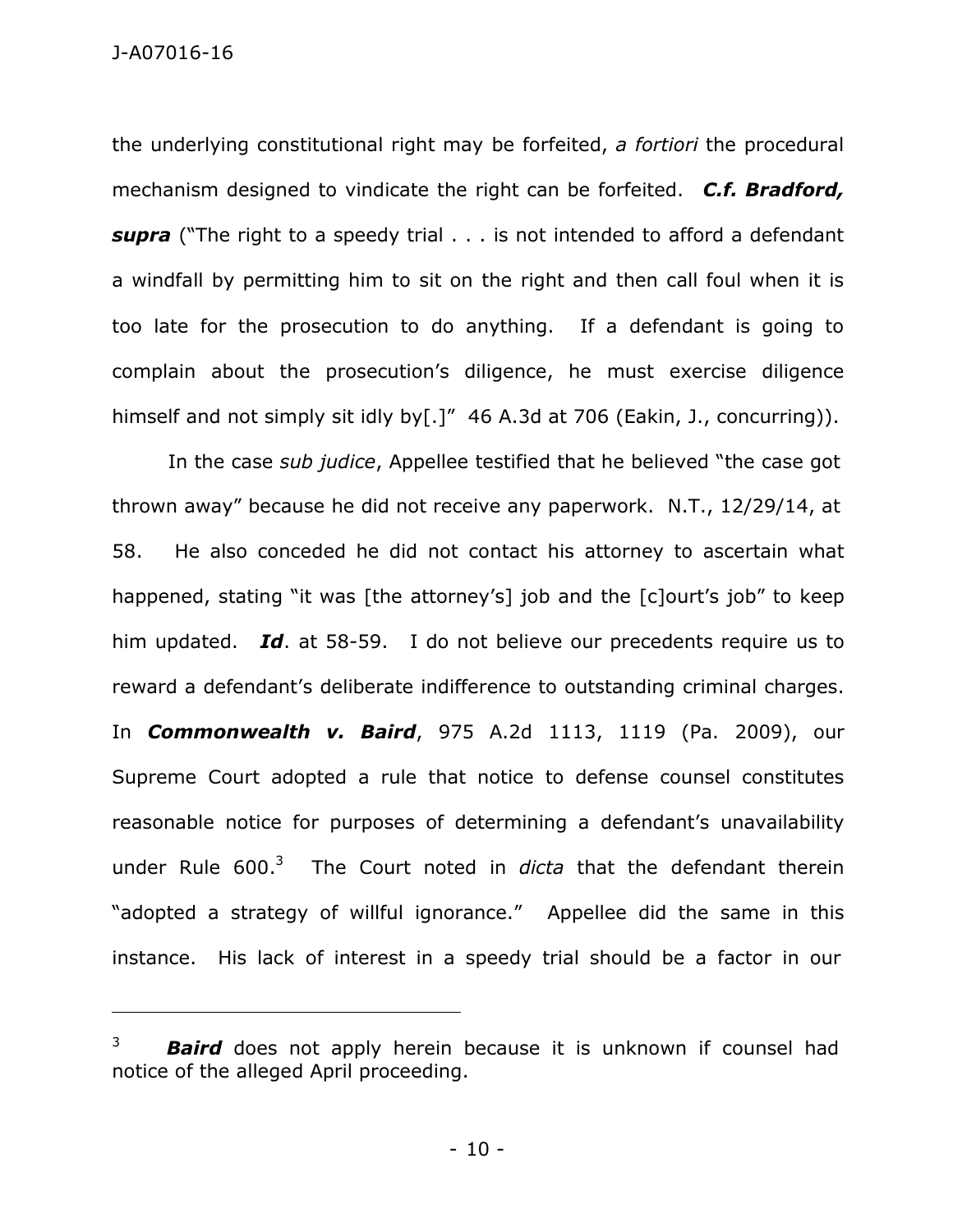## J-A07016-16

analysis. *Barker* noted that a speedy trial protects a defendant's interests by, *inter alia*, "minimiz[ing] anxiety and concern of the accused." *Barker*, *supra* at 532. Herein, the defendant admitted he had no such concerns or anxieties. ("Q. So, you had no concern as to the status of the case? A. No.") N.T., 12/29/14, at 59. When weighing the interests of Appellee's speedy trial rights versus the protection of society, it is difficult to place any great weight on the former when Appellee disavows any anxiety or care.

I recognize such arguments tread closely to the rejected notion that a defendant bears some duty to ensure he is timely prosecuted. *See Commonwealth v. Brown*, 875 A.2d 1128, 1141 (Pa.Super. 2005). ("Appellee had no obligation to bring himself to trial[.]"). But there is a significant difference between a demand for **trial** and a demand for **discharge**. The defendant has no duty in the former situation because he "has no duty to bring himself to trial; the State has that duty[.]" *Barker v. Wingo*, 407 U.S. 514, 527 (1972). To hold otherwise would essentially alert the prosecution to a looming problem. However, that principle should not extend to the demand for discharge. In the latter situation, the error is no longer **potential**, and he should bear some duty to assert the allegation of error in a timely manner. The legal system recognizes this principle as the driving force behind statutes of limitations, which exist to "promote justice by preventing surprises through . . . revival of claims that have been allowed to slumber until evidence has been lost, memories have faded, and

- 11 -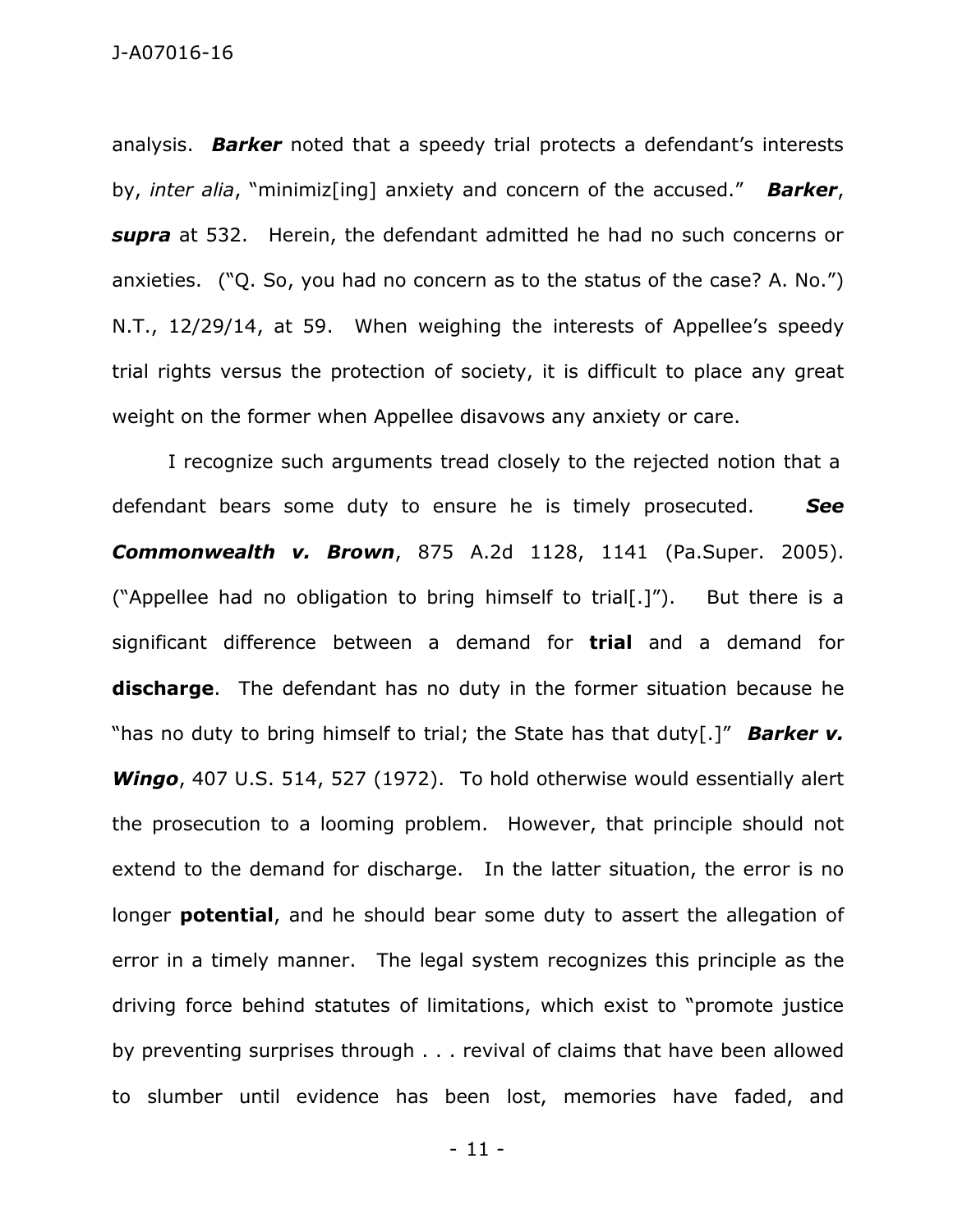witnesses have disappeared." *CTS Corp. v. Waldburger*, 134 S.Ct. 2175, 2183 (2014) (citation omitted).

Furthermore, there are strong indications the Commonwealth was prejudiced by the delay. Appellee's revival of a claim that, by the trial court's factual findings, germinated over a decade ago, surely contributed to the trial court's conviction that "due to the serious nature of [Appellee]'s charges, the Commonwealth would have requested an issuance of a bench warrant had he failed to appear for a properly scheduled hearing." Trial Court Opinion, 4/2/15, at 19. This statement ignores a simple explanation for the lack of a bench warrant: Appellee appeared at the prior proceedings, but the matters were either rescheduled or postponed. If, for example, the trial court could not have accommodated a trial, the delay would be excusable time. *See Commonwealth v. Preston*, 904 A.2d 1, 14 (Pa.Super. 2006) (*en banc*). Or, perhaps Appellee's trial counsel wished to postpone the case for further plea negotiations, resulting in excludable time. Indeed, the evidence strongly suggests something happened before the October trial date. The September 17th order indicating some type of proceeding raises the question of why, and how, the matter was scheduled in the first place. Surely, the trial court did not schedule the case on its own initiative. This strongly suggests the Commonwealth did, in fact, attempt to prosecute the case and followed the informal procedure described the ADA. In this regard, I note the trial court did not necessarily find the

- 12 -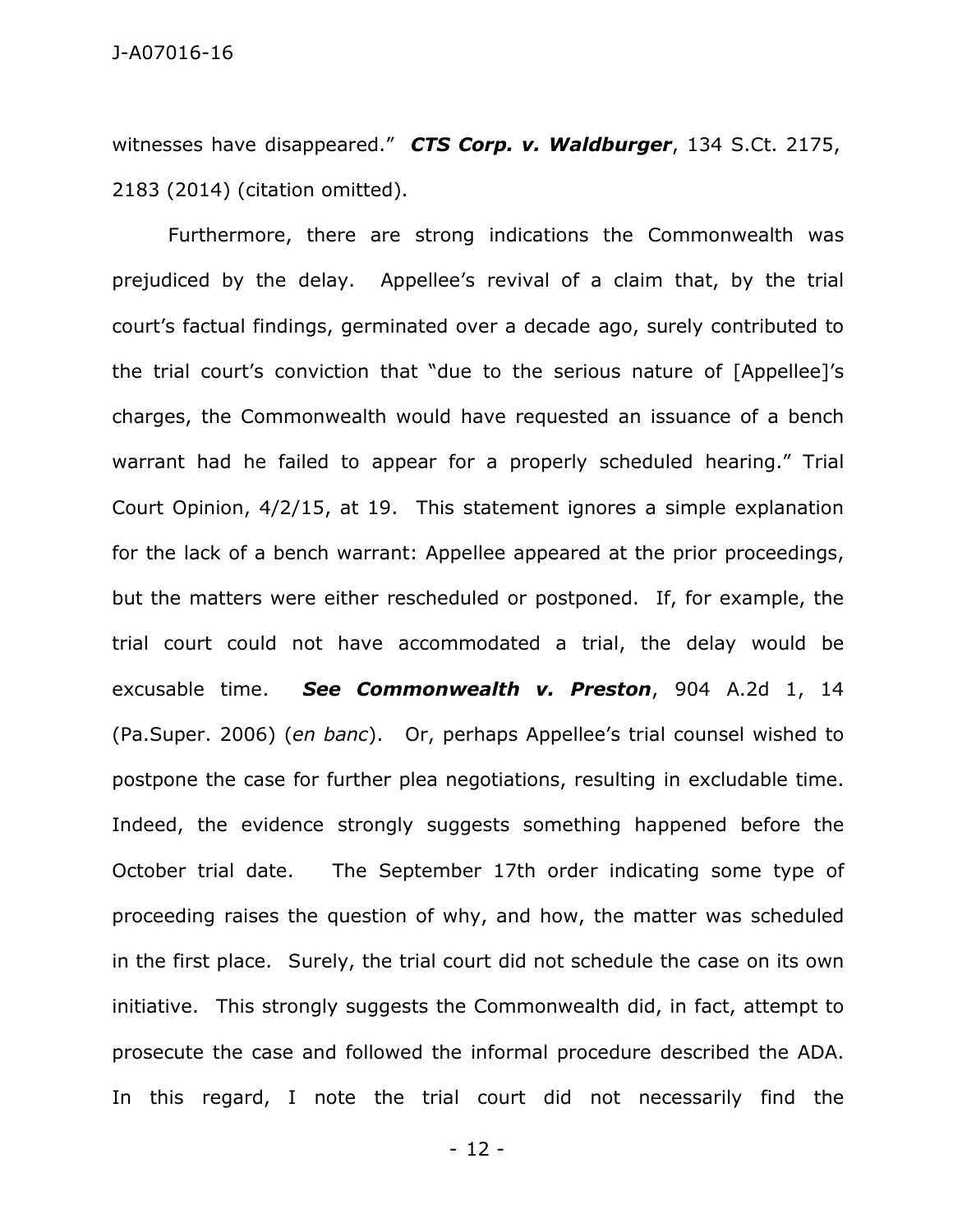Commonwealth failed to prosecute Appellee; rather, the judge found the Commonwealth did not meet its burden of proof. "After [Appellee]'s nominal bail hearing on March 5, 2004, the Commonwealth could have placed [Appellee] on the April, May, June, or July, 2004 trial term lists. **According to the official record**, the Commonwealth failed to do so." Trial Court Opinion, 4/2/15, at 21 (emphasis added).

In sum, I do not doubt the Commonwealth was prejudiced by the loss of evidence and faded memories due to Appellee's lack of diligence in pursuing discharge. Had Appellee appeared in October as scheduled and litigated a motion to dismiss, the result may well have been different. The original trial judge would probably have been present and may have had his own memory, records, log book, or other source of information to rely upon in determining whether Appellee or his counsel had notice of the proceedings. 4

Therefore, I would hold Appellee failed to timely pursue his right to discharge. I recognize Rule 600 does not itself impose any time limitation on when the motion must be raised and we are not authorized to promulgate rules of procedure. Pa. Const. art. V, § 10(c). However, as former Chief Justice Castille stated, "I have no fixed objection to the [Superior Court]

<sup>4</sup> If Appellee's attorney received personal notice of the trial date, he could not ethically represent that the matter had not been set for trial.